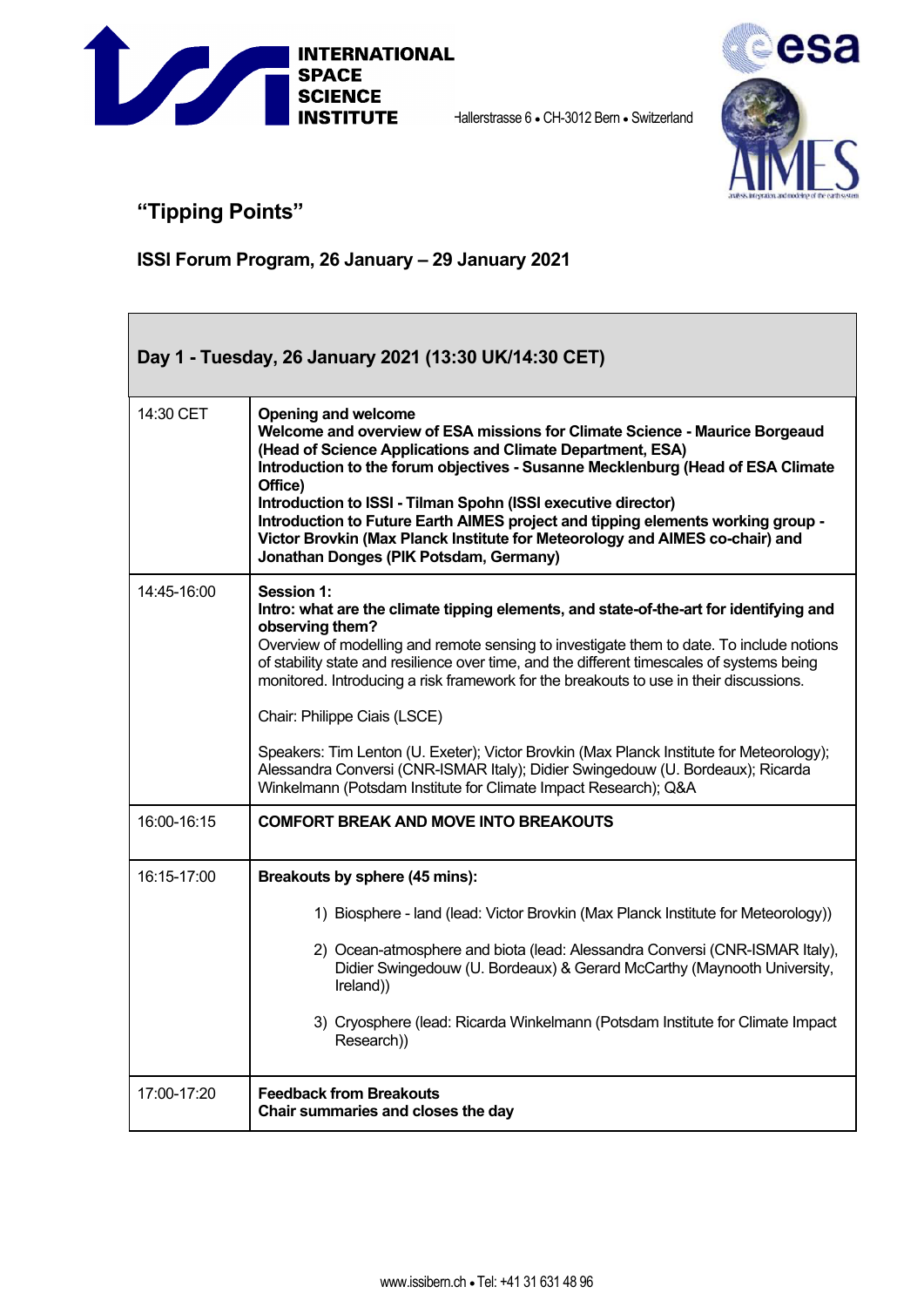

**"Tipping Points"**

esa

| Day 2 - Wednesday, 27 January 2021 (14:00 UK/15:00 CET) |                                                                                                                                                                                                                                                                                                                                                                                                                                                                                                                              |  |
|---------------------------------------------------------|------------------------------------------------------------------------------------------------------------------------------------------------------------------------------------------------------------------------------------------------------------------------------------------------------------------------------------------------------------------------------------------------------------------------------------------------------------------------------------------------------------------------------|--|
| 15:00-15:35                                             | Session 2:<br>What does society need to know about tipping elements to be able to react?<br>To outline impacts of different tipping elements and mitigation/adaptation policy needs,<br>e.g. irreversible commitments to carbon release, information the finance sector needs<br>around climate risk, city-level adaptation thresholds, indicators and early warning. Aiming<br>for a calibration - translating the science into what's actionable. Discussing the science-<br>policy interface for policy-relevant science. |  |
|                                                         | Chair: Jakob Zscheischler (U. Bern)                                                                                                                                                                                                                                                                                                                                                                                                                                                                                          |  |
|                                                         | Speakers: Roland Kupers (Institute for Advanced Studies Amsterdam); Liviu Stirbat<br>(Deputy Head of the Adaptation unit, European Commission Directorate General for<br>Climate Action)                                                                                                                                                                                                                                                                                                                                     |  |
| 15:35-16:05                                             | Small breakouts in groups of 4<br>1) What's your experience of interacting with policymakers on climate science, and<br>their information needs?<br>What 2-3 points would you seek to make during talks with policymakers about<br>2)<br>climate tipping points?                                                                                                                                                                                                                                                             |  |
| 16:05-16:40                                             | Plenary discussion led by Roland Kupers<br>Chair summarises key points and closes day                                                                                                                                                                                                                                                                                                                                                                                                                                        |  |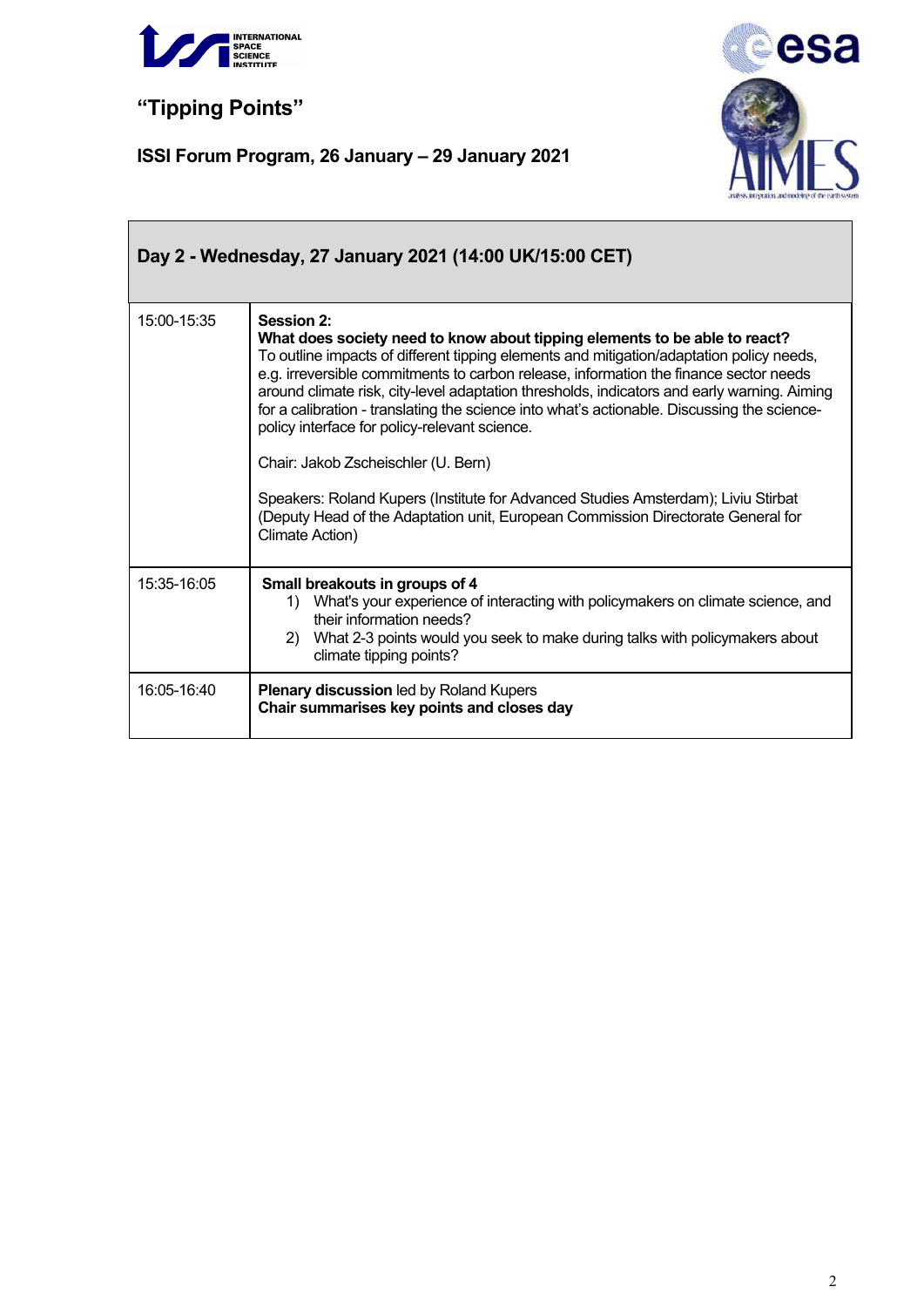

**"Tipping Points"**



| Day 3 - Thursday, 28 January 2021 (13:00 UK/14:00 CET) |                                                                                                                                                                                                                                                                                                                      |  |
|--------------------------------------------------------|----------------------------------------------------------------------------------------------------------------------------------------------------------------------------------------------------------------------------------------------------------------------------------------------------------------------|--|
| 14:00-15:15                                            | <b>Session 3:</b><br>What are the latest techniques for improving the detection and quantification of<br>tipping elements in remote sensing data? How and which observations or<br>indicators are being integrated into Earth system models at global and regional<br>modelling advances?                            |  |
|                                                        | Chair: Victor Brovkin (Max Planck Institute for Meteorology)                                                                                                                                                                                                                                                         |  |
|                                                        | Speakers: Sebastian Bathiany (Wageningen University); Jonathan Donges (Potsdam<br>Institute for Climate Impact Research); Peter Cox (U. Exeter) Niklas Boers (Potsdam<br>Institute for Climate Impact Research); Q&A                                                                                                 |  |
| 15:15-15:45                                            | <b>COMFORT BREAK</b>                                                                                                                                                                                                                                                                                                 |  |
| 15:45-17:00                                            | <b>Session 4:</b><br>Early warning indicators of tipping elements - what can we learn using remote<br>sensing and advanced processing techniques going forward? What aspects need<br>development over the next, 3-5, 10-15 and beyond timescales? Can we prioritise the<br>recommendations using the risk framework? |  |
|                                                        | Chair: Susanne Mecklenberg (ESA Climate Office)<br>Breakouts by sphere (75 mins). Participants to brainstorm best combination of methods for<br>tipping elements in their domain and ideas for how remote sensing can best inform that.                                                                              |  |
|                                                        | Biosphere (leads: Victor Brovkin (Max Planck Institute for Meteorology),<br>1)<br>Philippe Ciais (LSCE))                                                                                                                                                                                                             |  |
|                                                        | 2)<br>Ocean-atmosphere and biota (lead: Alessandra Conversi (CNR-ISMAR Italy)<br>& Didier Swingedouw (U. Bordeaux))                                                                                                                                                                                                  |  |
|                                                        | Cryosphere (lead: Ricarda Winkelmann (Potsdam Institute for Climate Impact<br>3)<br>Research))                                                                                                                                                                                                                       |  |
| 17:00-17:55                                            | Feedback from Breakouts and plenary discussion to identify commonalities                                                                                                                                                                                                                                             |  |
| 17:55-18:00                                            | Moderator summarises sessions 3 and 4 and closes the day.                                                                                                                                                                                                                                                            |  |